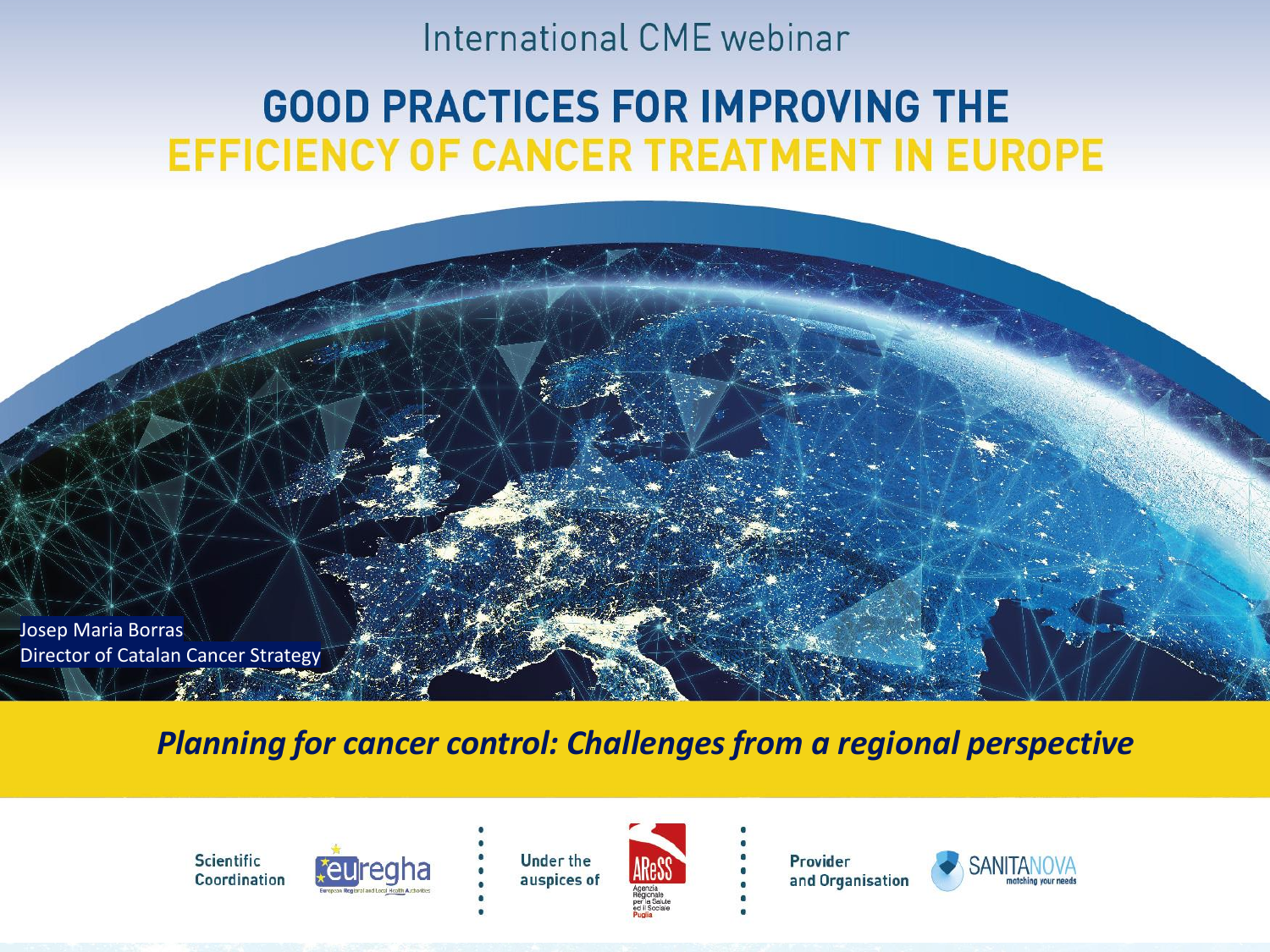# **Outline**

- Catalan and Spanish health care system
- How Regional, National and European systems interact in cancer control
- Learning from EU in cancer control
- Challenges in delivery of cancer care: regional perspectives in building policy
- Concluding comments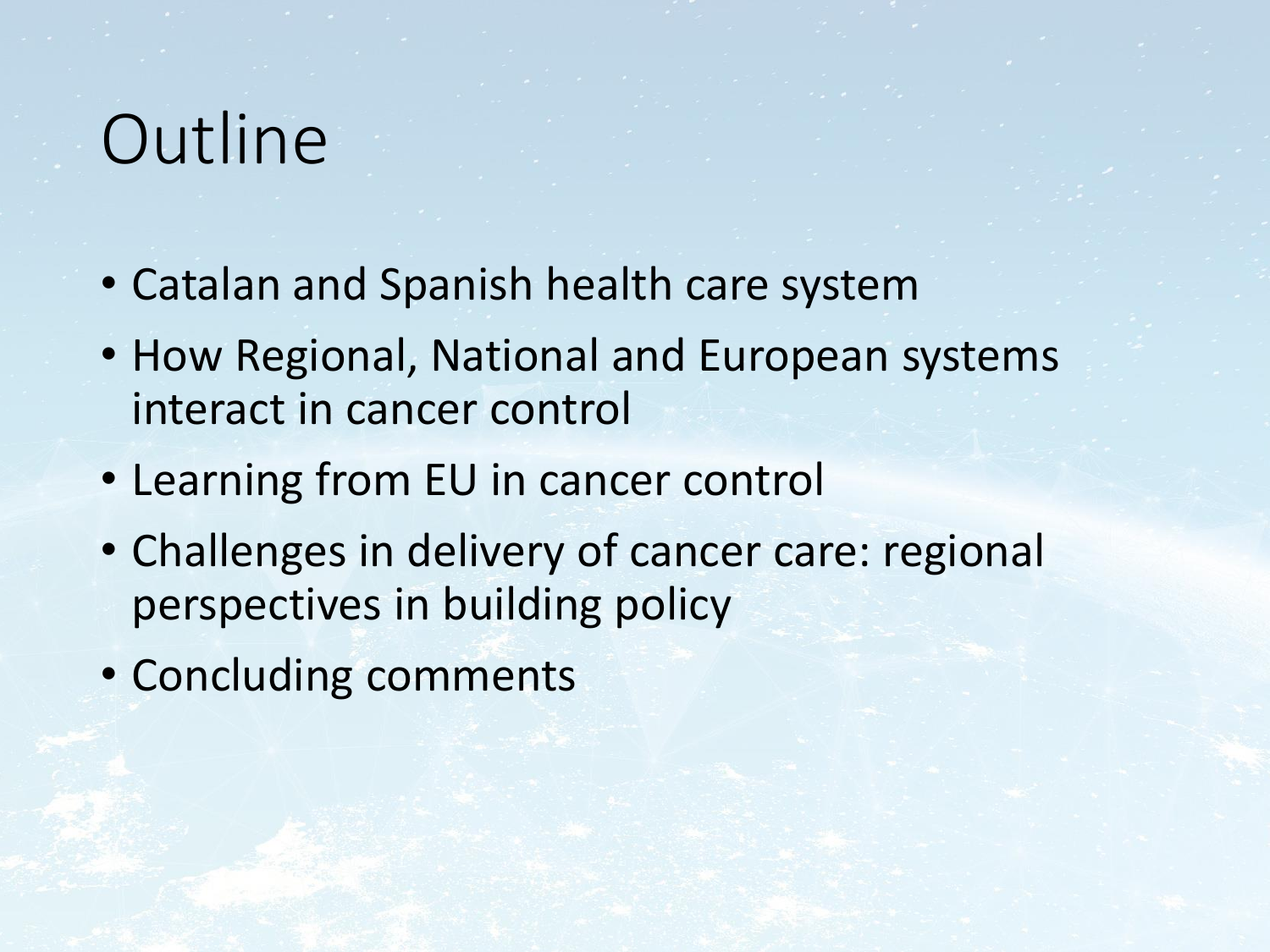## Catalan and Spanish Health Care System

- Model of care: NHS
- Decentralized to the 17 regions
- Catalog of services and drugs to be provided by regions approved at National level between Regions and Ministry of Health (MoH)
- National Strategy on Cancer developed and agreed upon by the regions, the MoH, Scientific Societies and patient representatives.
- Regional strategies, in Catalonia since 2001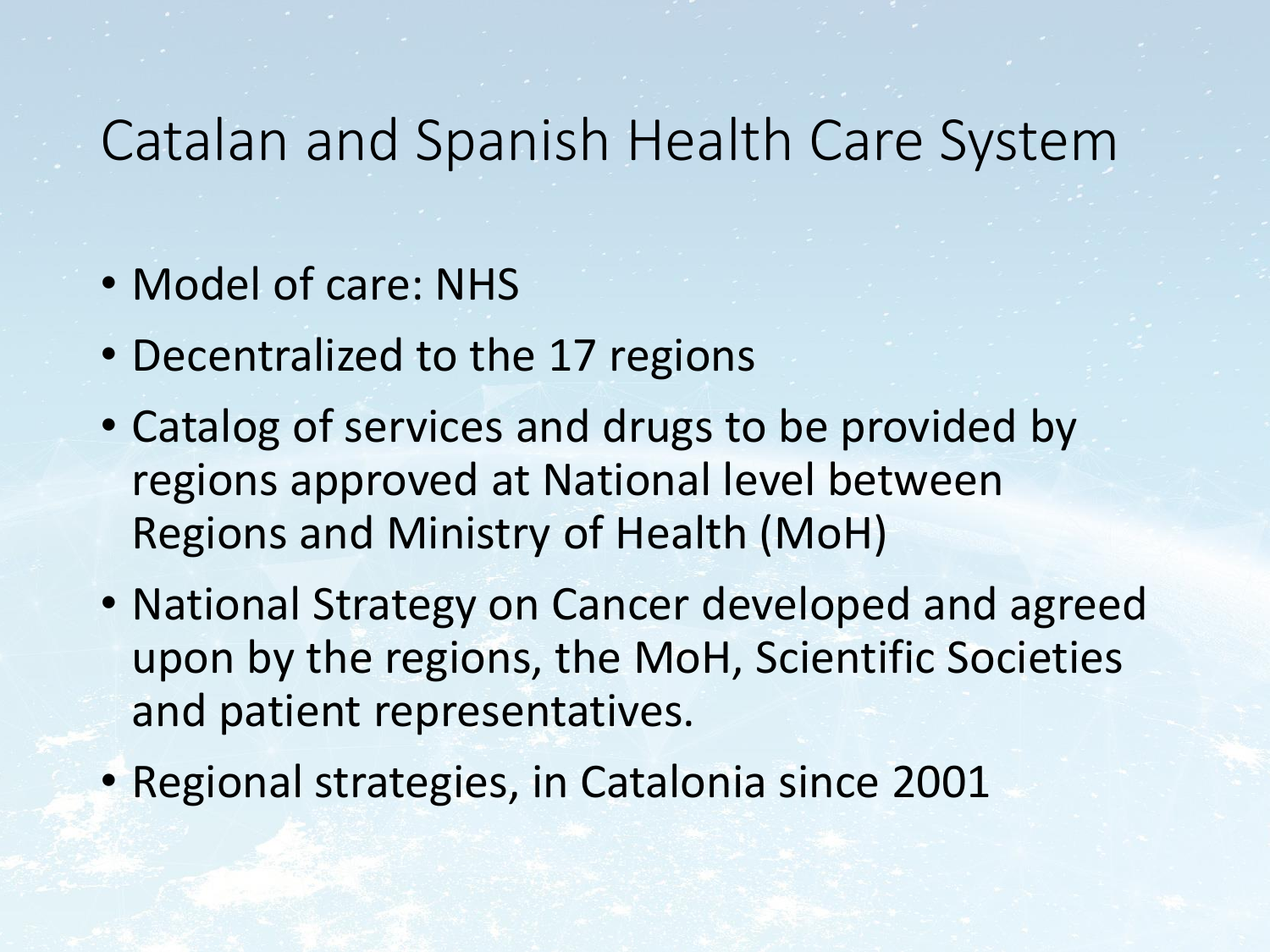# Catalonia: specific aspects

- Cancer care organized by health regions, with reference hospitals which have medical oncology, radiation oncology, clinical hematology and palliative care
- Model of delivery of cancer care based on multidisiciplinary teams and,
- Designated reference hospitals for:
	- complex cancer procedures (surgery with radical intent for rectal, pancreatic, esophageal and liver cancer, etc),
	- rare tumours, including pediatrics, and, recently,
	- precision oncology labs.
- Provision of services based on annual prospective contract between Catalonian Health Service and Hospitals with periodic evaluation of quality of cancer care
- 7.5 M inhabitants
- 64 public-funded hospitals
	- Single-payer health system characterised by a purchaser– provider split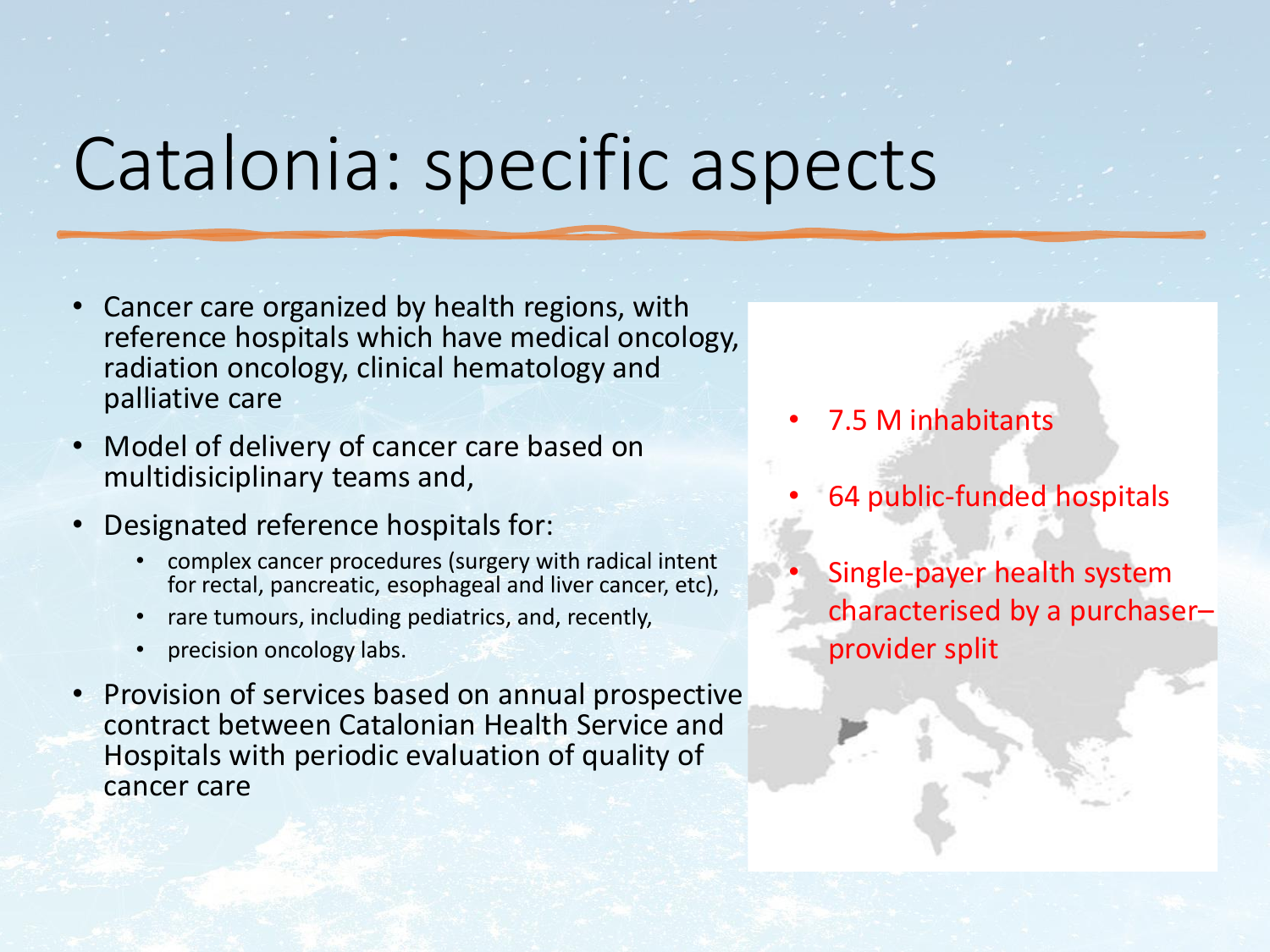## Regional, national and EU interaction in cancer control

Regions are the optimal territory to manage cancer care due to:

- Proximity: Better capacity of identifying local needs that require good knowledge of the territory (rural or deprived areas, role of distance, etc) and local resources
- Need of negotiation of major decisions at local level, if are to be sensible to local needs and perceptions.
- **However,** also risk of policy interventions influenced by local interests with hidden agendas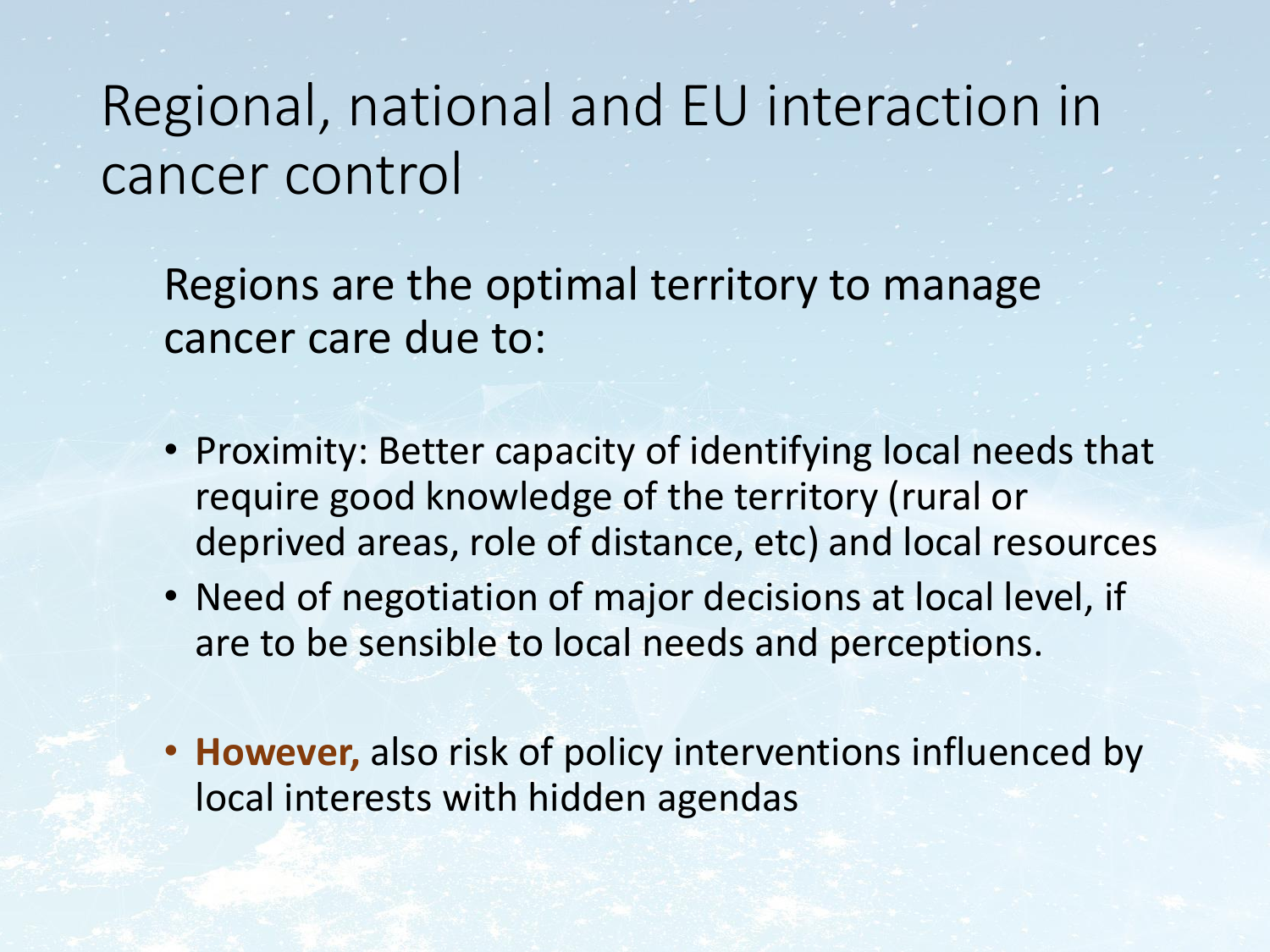## Regional, national and EU interaction in cancer control

- Similar general objectives at each level but....
- **Context matters! Differences in...** 
	- $\checkmark$  Organization of delivery of cancer care and its relationship with the health care system
	- ✓Epidemiological situation
	- ✓Policy involvement, priority in resource allocation
	- ✓Public and patient's role in cancer policy making
	- $\checkmark$  Relevant stakeholders with interest on influencing policy
	- ✓Capacity to innovate by adapting to the regional needs: benchmarking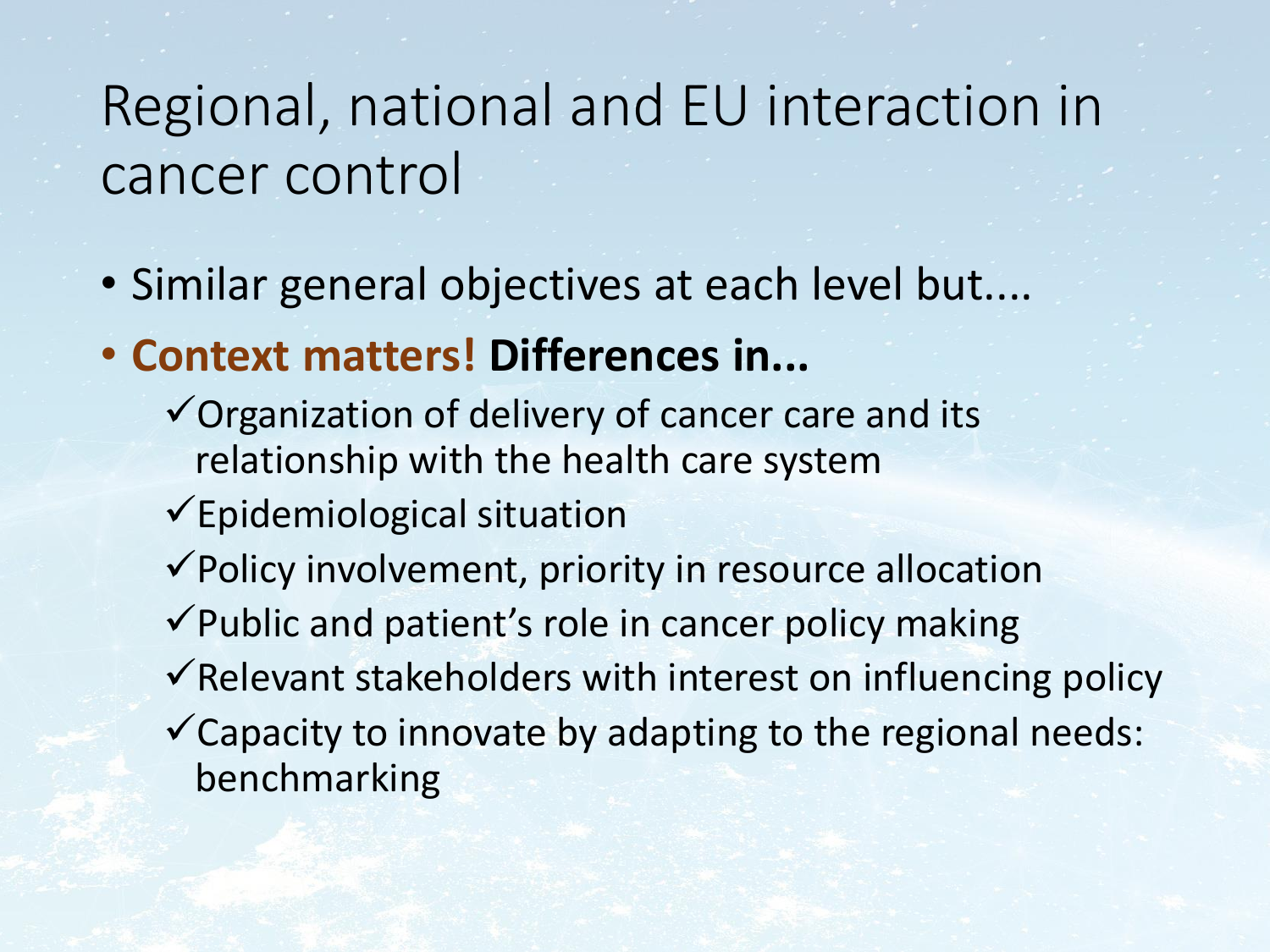Learning points from EU perspective on cancer policy (based on EPAAC, Cancon, JARC, and iPAAC Joint Actions):

- Rare cancers as specific target in cancer control which requires specific arrangements in cancer care (e.g., centralization of peadiatric cancer care is mandatory now)
- Survivorship care: different approaches by tumour site, catchment area of the hospital and level of definition what this concept means, but common EU principles: prominent role of primary care, risk stratification, inclusion of psicosocial aspects (e.g., mental well being)
- Social aspects beside health care sector: return to work, right to forget, suport to caregivers...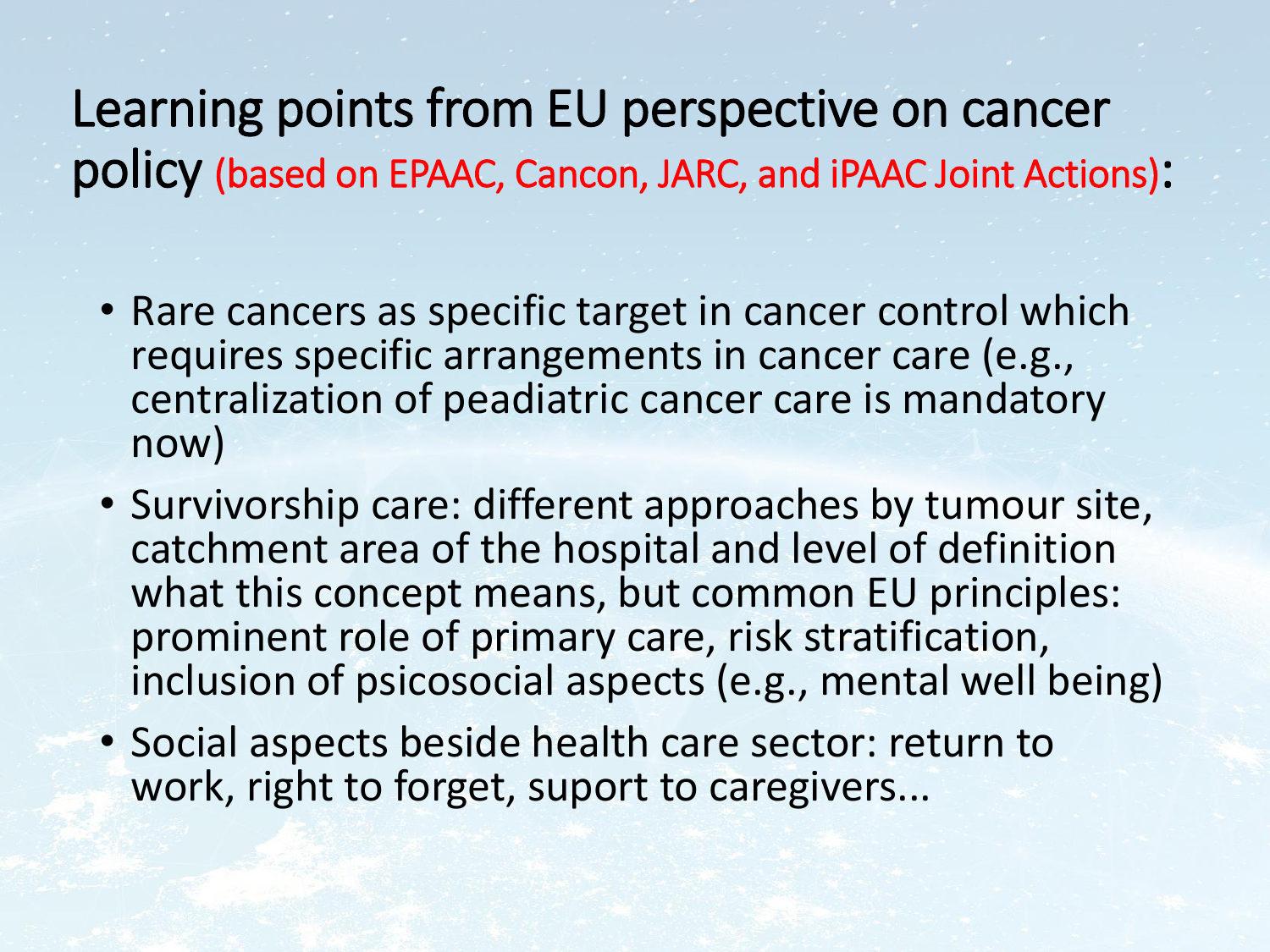### Learning points from EU perspective on cancer policy: Some examples of our contributions in EPAAC, Cancon, JARC, and iPAAC

- Consensus with European Scientific societies, cancer plans and patient organizations on defining multidisciplinary cancer care
- Neglected cancers' concept: policy approaches to improve care for these tumors (with 5 years survival lower than 33%) using pancreatic cancer as

#### **Open access**

Cancer Horizons

the example. The example of the example of the example.<br>The example of the example of the example of the example of the example of the example of the example of the e FIBRICAL COMMENTIFICATION CONTROVIDE TO THE SEVIER SCIENCE CANCER CANCER CANCER PRINCIPALITY OF COMMENT CONTROVIDE TO THE SEVIER SUBSIDE COMMENT CONTROVIDE TO THE SEVIER SUBSIDE CONTROVIDE TO THE COMMENT CONTROVIDE TO THE

Narius Petrulionis,<sup>22,23</sup> Richard Price,<sup>24</sup> Francesco Sclafani <sup>(b.</sup>,<sup>25,26</sup>)<br>Bozena Smolkova,<sup>21</sup> Josep M Borras (b.<sup>1,27</sup>)

Alfredo Carrato (,7,9 Cristina Coll-Ortega,<sup>1</sup> Samuel De Luze,<sup>10</sup> P Josep M. Borras<sup>®</sup> Varia E Goossens, <sup>12</sup> Roberto Grilli, <sup>13</sup> Meggan Harris, <sup>14</sup> Marleen Louagie, <sup>19</sup><br>Núria Malats,<sup>7,16</sup> Pamela Minicozzi, <sup>17,18</sup> Stefano Partelli, <sup>19,20</sup> Silvia Pastorekova,<sup>21</sup>

A review conducted within the framework of EU-JARC Joir

Contents lists available at ScienceDirect

**Journal of Cancer Policy** 

Joan Prades .<sup>1,2</sup> Dirk Arnold,<sup>3,4</sup> Thomas Brunner,<sup>5,6</sup> Antonella C Joan Prades<sup>4,+</sup>, Aniane Weinman<sup>3</sup>, Yann Le Cam<sup>3</sup>, Amalisa Trama<sup>4</sup>, Ama M Policy statement on multidisciplinary cancer care <sup>27</sup>

European Journal of Cancer (2014) 50, 475-480

European Partnership Action Against Cancer consensus group: Josep M. Borras<sup>a,\*</sup>, Tit Albreht<sup>b</sup>, Riccardo Audisio<sup>c</sup>, Erik Briers<sup>d</sup>, Paolo Casali<sup>e</sup>, Hélène Esperou<sup>f</sup> Birgitte Grube<sup>8</sup>, Marc Hamoir<sup>h</sup>, Geoffrey Henning<sup>1</sup>, Joan Kelly<sup>1</sup>, Susan Knox<sup>k</sup>, Maria Nabal<sup>1</sup>, Marco Pierotti<sup>m</sup>, Claudio Lombardo<sup>m</sup>, Wim van Harten<sup>m</sup>, Graeme Poston<sup>n</sup>, Joan Prades<sup>o</sup>, Milena Sant<sup>p</sup>, Luzia Travado<sup>q</sup>, Vincenzo Valentini<sup>r</sup>, Cornelis van de Velde<sup>5</sup>, Saskia van den Bogaert<sup>t</sup>, Marc van den Bulcke<sup>u</sup>, Elke van Hoof<sup>y</sup>, Ingrid van den Neucker<sup>w</sup>, Robin Wilson<sup>3</sup>

Available at www.sciencedirect.com



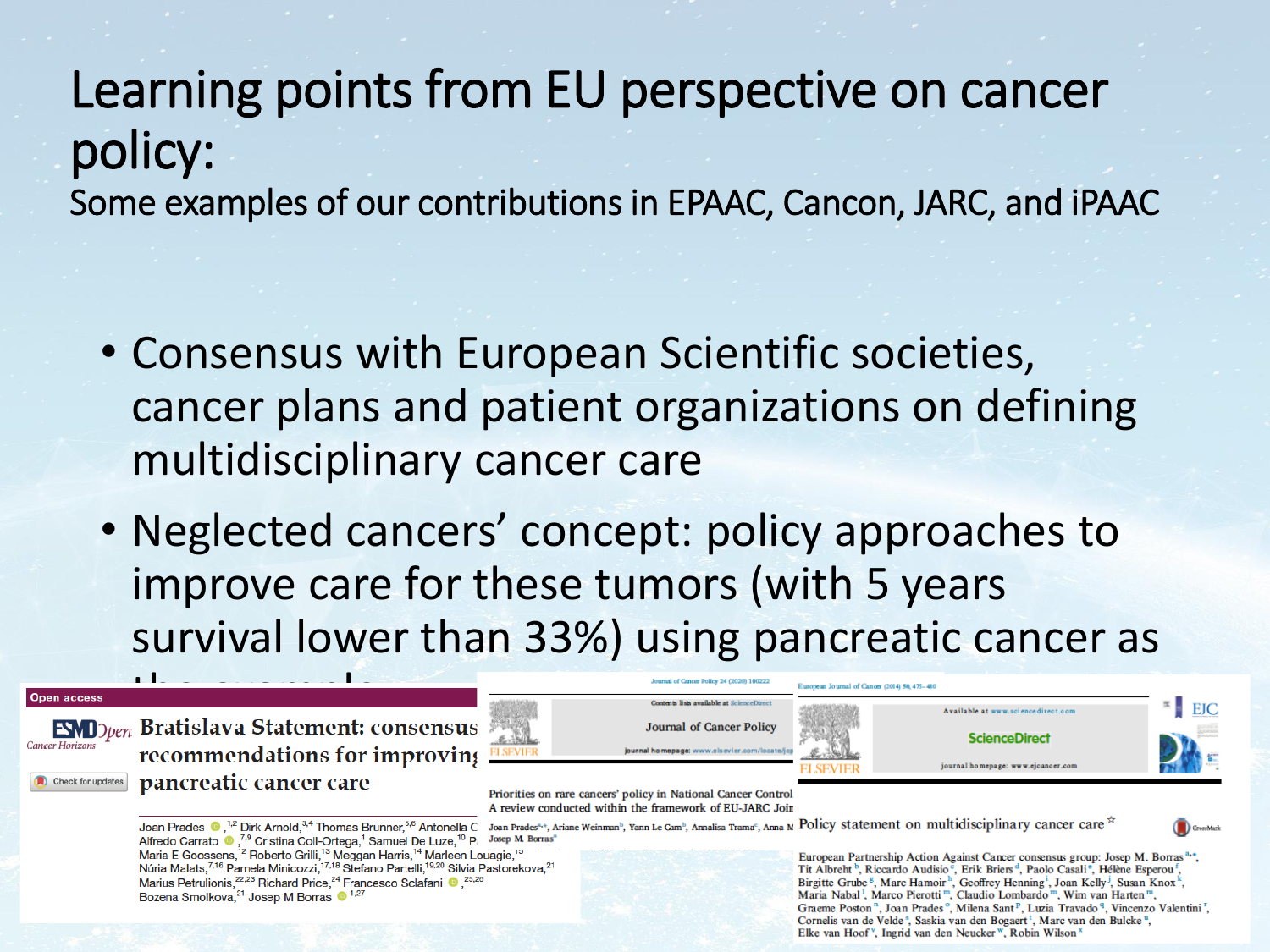#### Challenges in delivery of cancer care: regional perspective in building cancer policy in Catalonia

- Consolidate model of cancer care (multidisicplinary) with periodic evaluation of clinical outcomes at hospital level
- Designated reference hospitals for complex procedures with catchment area (between 0.5 and 1.5 M inhabitants) and rare cancers. To find a good balance between centralization and decentralization for usual therapies is one of the most challenging policies.
- Adoption of innovations: Precision oncology (start of the program with rapid uptake)
- Care after treatment (or survivorship). Define a model of provision considering local needs and resources.
- Screening: pilot in lung cancer and reorganizing the prostate cancer opportunistic screening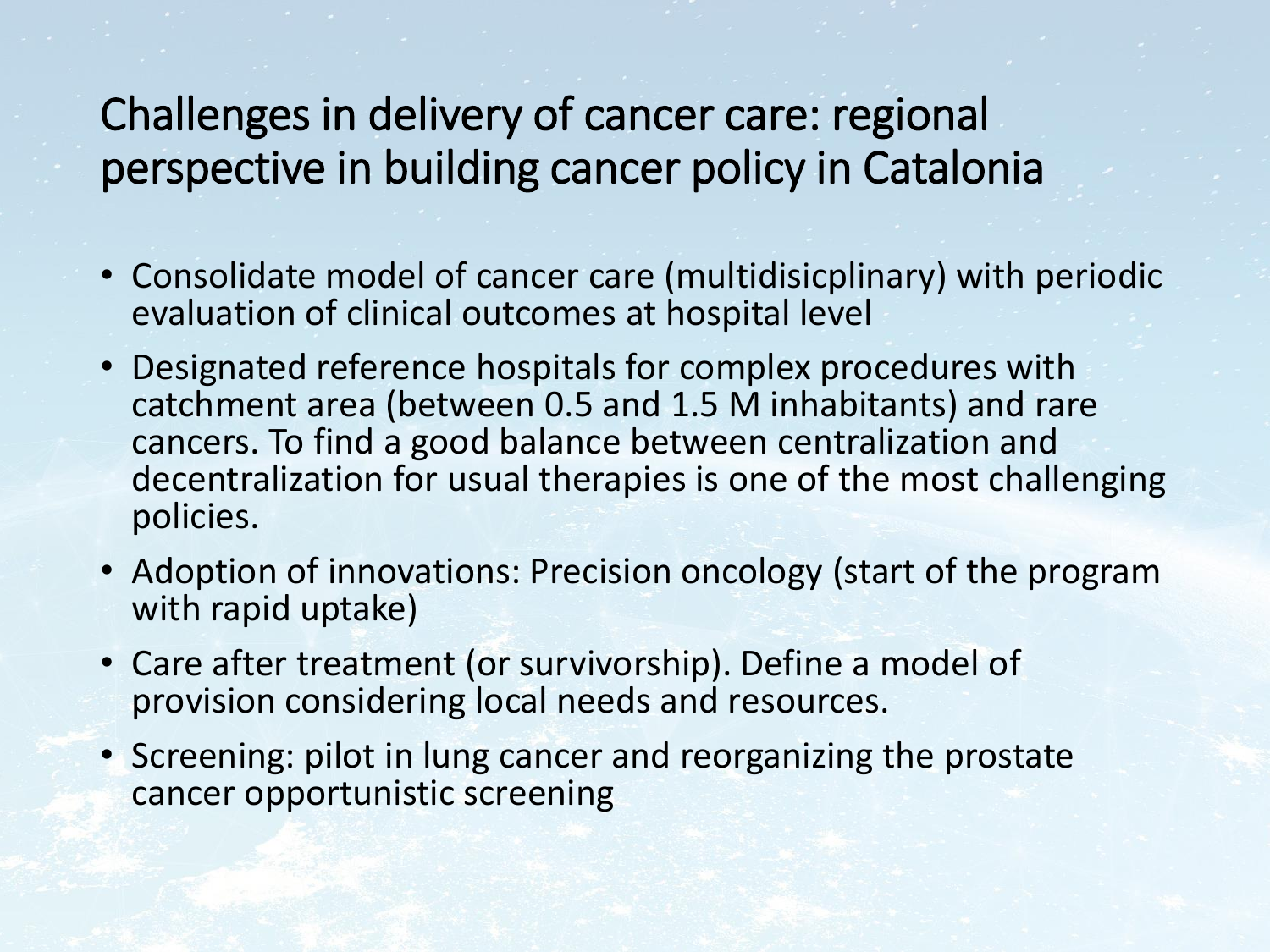# Challenges in delivery of cancer care: regional perspectives in building policy

#### Key policy discussion:

- What should be the right interpretation of the target of Europe's Beating Cancer Plan about the need that 90% of the patients will receive treatment in CCC by 2030?
- We do not have classical CCC in our region. However, we have reference hospitals with high number of patients, good quality of cancer care, relevant scientific research actvity and outputs.
- We need to reorganize cancer care to build CCC within tertiary hospitals with autonomy of leadership and management.
- Then, our interpretation is the need to pursue our approach supporting specialization in cancer care and autonomy in the organization of the delivery of care within the framework of CCC.
- This EU objective remarks the challenges in organizing the delivery of cancer care.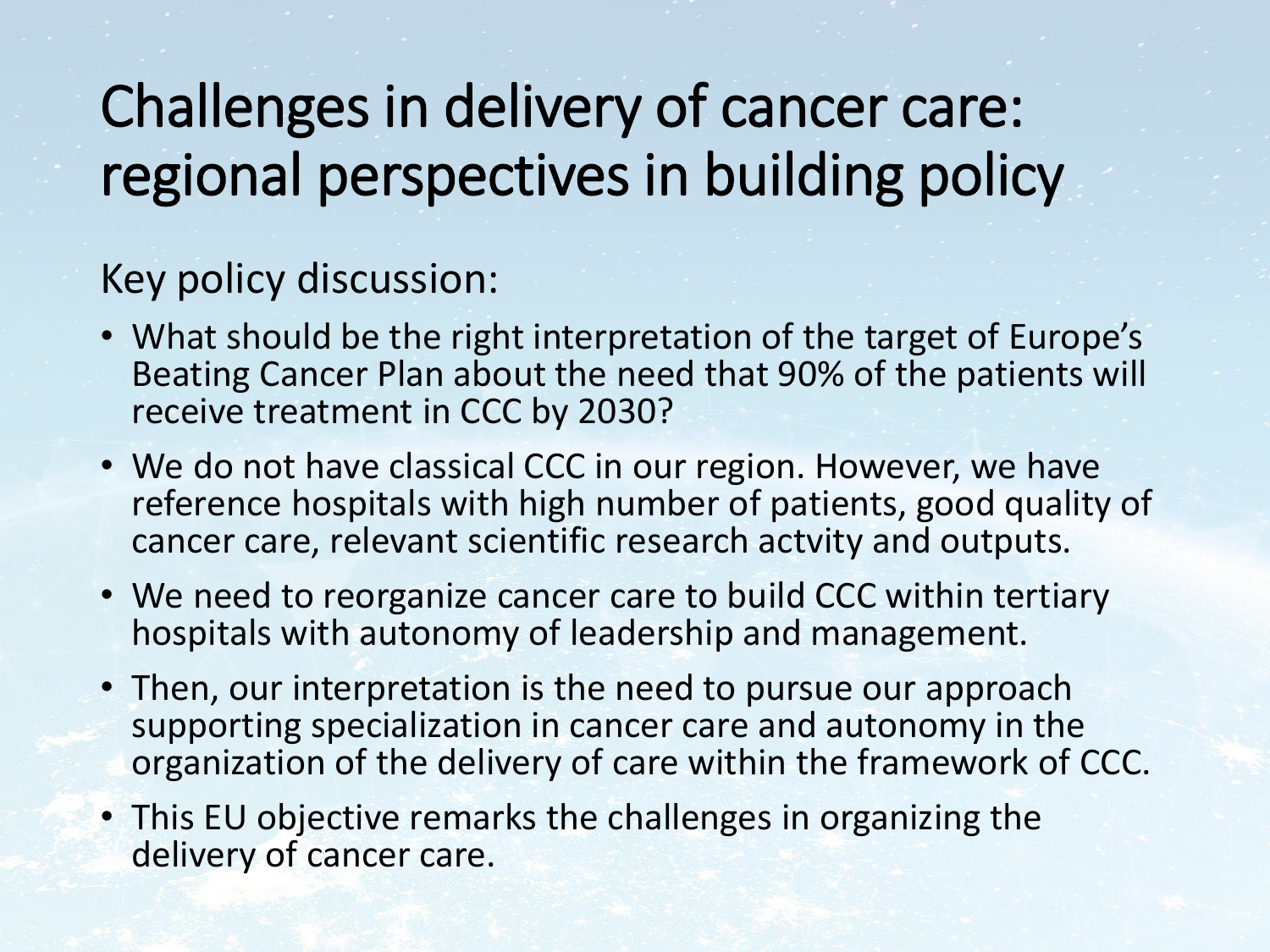# Concluding comments

- Priorities in cancer care should be adapted at the regional and local context of epidemiology, cancer care organization, resources available and policy context.
- Benchmarking is always feasible between regions, if the implementation is properly evaluated
- Regional experiences or policy targets could be adapted at national and EU level. Collaborative experiences in the Joint Actions developed since 2008 are an excellent example
- Mutual interaction in defining cancer control priorities at each level (European, National and Regional) is absolutely required, although it takes time and needs a cooperative approach.